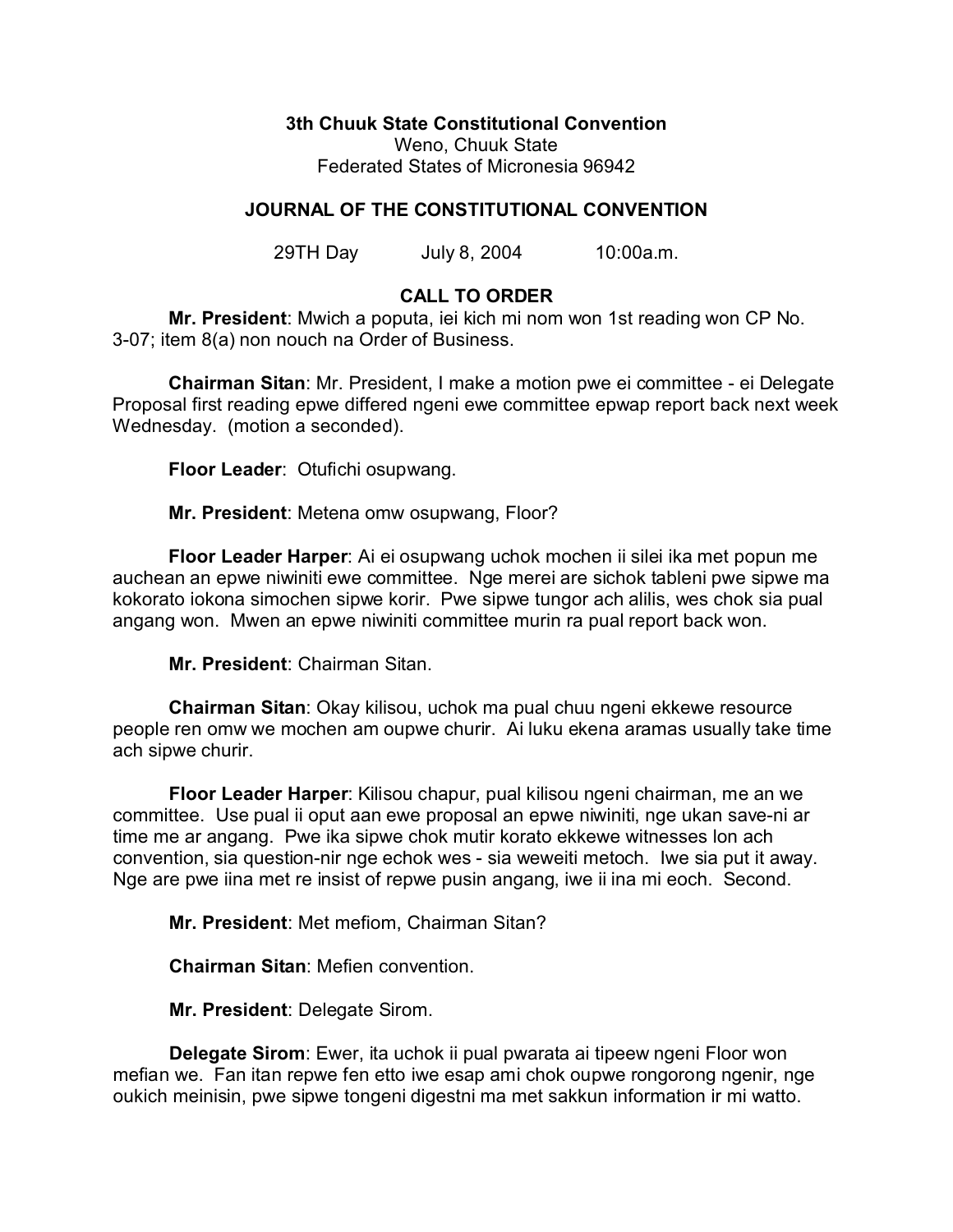**Mr. President**: Okay, kose mochen kopwe withdrawni omw we motion nge ka puan fori eu motion an epwe table ei - epwe chok table ei proposal tori inet. Pokiten an convention repwe churi ekkewe chon kokoto. Soposopono sisamo recess.

**Chairman Sitan**: Ua withdrawni ai we motion, pwe ewe, epwe chok table subject to inet ekkewe witnesses ra molota, as requested by the President ar repwe wareto ikkei. Second.

**Mr. President**: Iwe ewe motion epwe treated as amend-ini an we - ewe earlier, a second. Chon tipeew ngeni ewe motion as amended apasa U, chon rese tipeew ngeni apasa Apw, ewe motion a carried. Ewe proposal epwe - a table tori inet fansoun.

**Floor Leader Harper**: Ua fori motion pwe mwich epwe mo asosolo ren iei, epwap niwinsefal kulok 2:30, second.

### **Mwich a asoso epwe niwinsefal kulok 2:30 nealowas.**

**Mr. President**: A mokut a puan second pwe mwich a asosono tori kulok 2:30 neanowas. Chon tipeew ngeni ewe motion apasa U, chon rese tipeew apasa Apw. Iwe a passed ewe motion. Iwe sipwe chechemeni pwe sipwe niwinsefan nge sipwe angang won committee - iwe ekkan meinisin sipwe angang won non 2nd reading. Nge a wes ewe chairman - a wes ewe COW. Sipwe ne chok nom won 2nd reading iwe sa vote won passage. Nge mi puan wor ekkena resolution, mi chommong ach angang murin neanowas. Ina popun upwe tungor sipwe mutir tori ach ei nenien angang, mwich 2:30 exactly. Mwich a asosono.

Back from Lunch - Mwich a popusefalita.

**Mr. President**: Sipwe monota sipwe soposopono ach angang won first reading won 3-09. Ena 3-09 epwe deffered action won ika met? Sisamo angang won, ina ewe ese pass. Ouwe recommendni pwe epwe table, epwe tou. Ewe 3-07, epwe table, epwe wor hearing won, nge ena epwe file. Mwich a popusefanita, iei kich mi nom won ewe order of business, first reading on Committee Proposal Calendar. Kich mi - sipwe angang won ena item 8b,CP No.3-09, ika ese wor an mwich osukosuk sipwe tungor ngeni ewe Secretary epwene emwenikich ren itenapen ena proposal.

**Secretary**: Mr. President CP No.3-09, amending Article VIII of Chuuk State Constitution to include a new section 10, relating a reform Financial Management Act, that addresses the need for accountability, checks and balances, property dispursement of all State funds. A katonong seni puan Finance and Revenue Committee. Kilisou chapur.

**Mr. President**: Kinisou chapur Mr. Secretary. Floor Leader Harper.

**Floor Leader Harper**: Kilisou chapur Mr. President, ika usap mwal an ewe committee e recommendni an epwe file ei proposal. Iwe nge Mr. President ai ei kapas eis use kon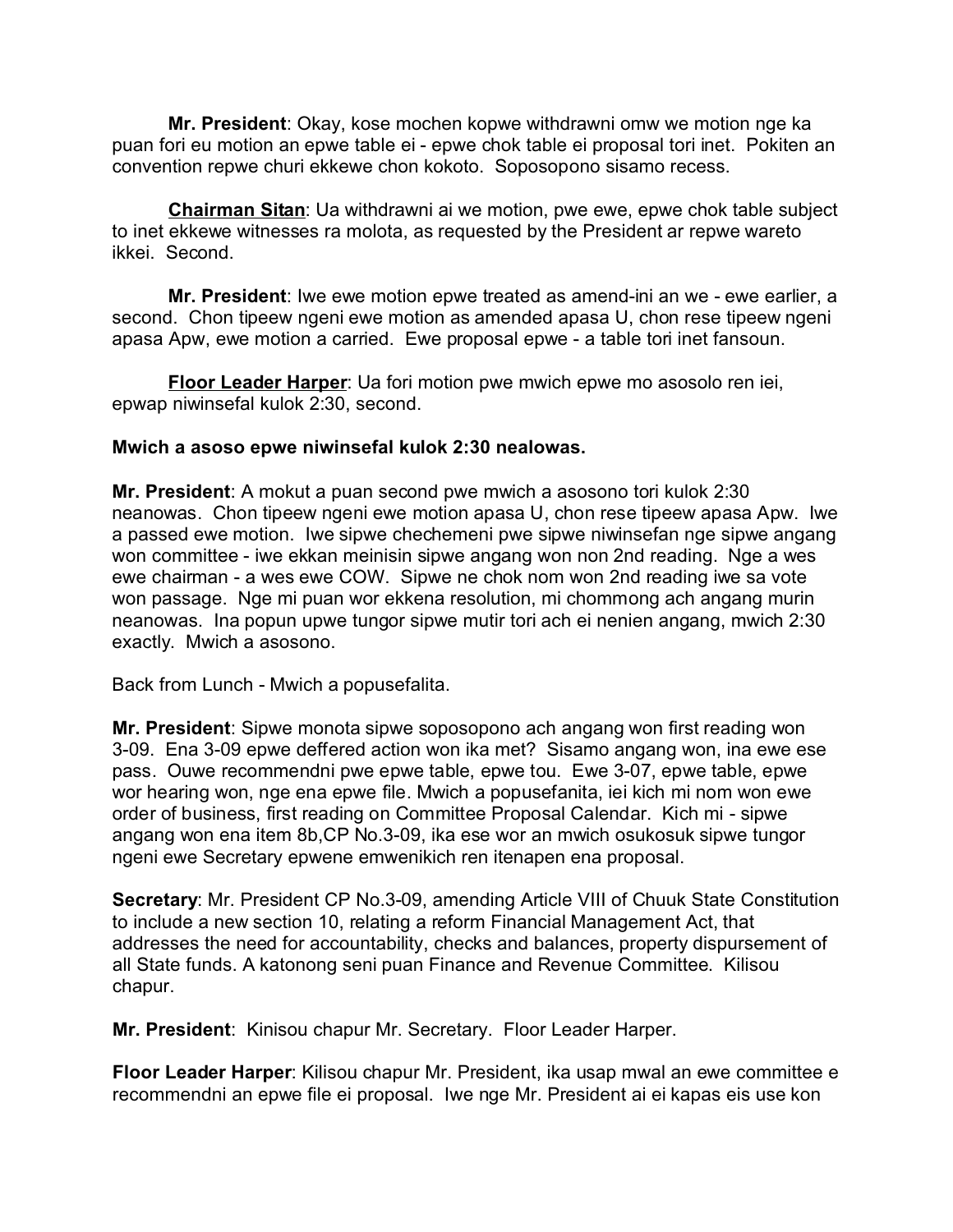silei ochu epwe ifan likilikin ach angang ika epwe tolong eu motion an epwele file, nge epwe tolong ach sipwe adoptni, sa discuss, iwe sia pusin.....

### **Mwich a asoso. Mwich a poputasefan**

**Mr. President**: Sia pual poputa. Sipwe tungor ngeni ewe Floor Leader epwe puan poraus.

**Floor Leader Harper**: Kilisou Mr. President, are usap mwal ai weweiti met sia ani atipeew lon ewe fansoun asoso. Ren lapalapen motion epwe katolong fan iten ei echo particular proposal. Iwe ua fori motion pwe ei proposal CP 3-09 epwele ninino lon ei first reading lon ei convention. Second.

**Mr. President**: A mokut a pual second pwe ei CP No. 3-09 epwe ninino non ei ewin alea.

**Floor Leader Harper**: Mr. President, ngang upwe pwarata mefiei won ai use tipeew ngeni ewe recommendation ren ewe report. An epwe - fiti fengen me ewe motion an epwe kill ei proposal. Alongolong won ita merei nge sipwefer ii nenengeni an epwe apochokul an epwe wor separate accounts lon ewe - ach kewe banking institution fan iten ekkewe 3 branches, me ach kewe municipal government. Pwe sisap silei pual nonomun pual ach ei muu lesor me ponon. Mi pung pwe ikenai sia weweiti pwe ach kewe municipal government ese chiwen wor koon watten moni epwe feilo ngenir. Nge lesor me poonon sisap silei ia epwe wor meian sakkun feioch me tufich. Ika ekesiwilin ekiek ren ei ririfengen lefilach me muun Merika. Ra tongeni allowni ach kewe municipal government are repwe pual ma enjoy the same benefit like the other departments me offices lon ei state government. Epwe molota lenien nour moni pwe esap usun met mi fis ikenai. Rechok supunifengeni monien municipal, monien state, a forato osupwangen chommong municipal lon ei fansoun alongolong won ma ese afatafat ekkewe account lon ekkewe bank. Iwe ua men pual ita tipeew ngeni ngingin ei proposal an epwe wor emon finance officer ika met epwe pual ma kefilita pwe usun likilikin I epwe handleni noun municipal kewe moni. Pwe noun state we financial officer esap supuni fengeni usun met mi fis lon ei fansoun. Kilisou Mr. President, ikei mefiei won ei proposal, kilisou chapur.

**Mr. President**: Kinisou Floor Leader, ese puan wor poraus won ewe motion, iei fansoun discussion. Chairman Sitan.

**Chairman Sitan**: Kilisou Mr. President, pungun ewe committee mi fakkun tipeew ngeni this idea, an epwe wor ei sakkun. Nge metewe committee e recommend ika epwe tongeni - ei epwe tongeni address lon ewe financial management act of 1982, which is really outdated. Nge ii ina popun ach ma pual luku mi auchea the intent, nge ika epwe tongeni tawe lon ewe financial management act, iwe ita epwe ina lenian. Kilisou.

**Mr. President**: Floor Leader Harper.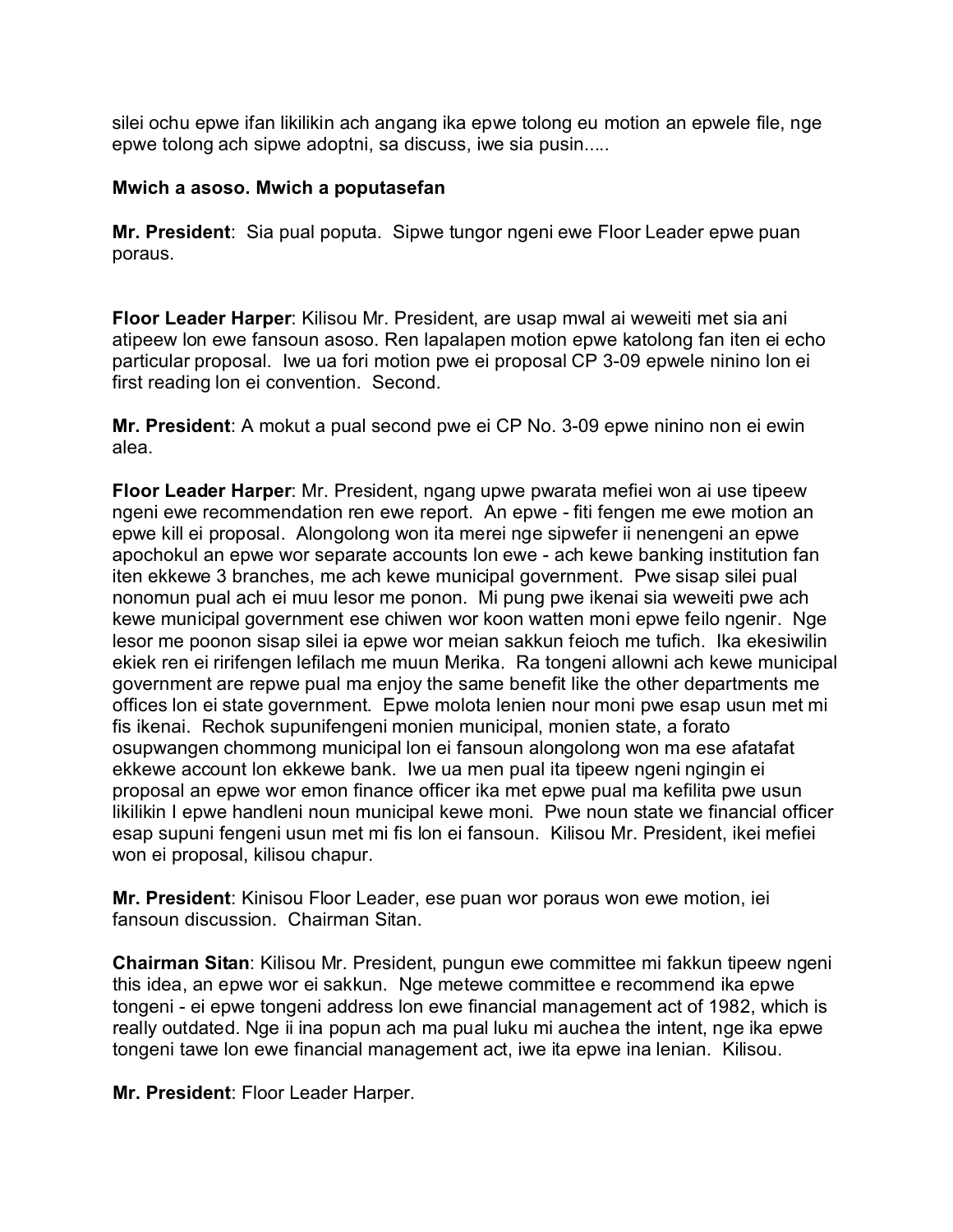**Floor Leader Harper**: Kilisou Mr. President sap ii ren ai upwe debateni ewe point e tolong seni Chairman Sitan. Nge ngang lon ai nenengeni nouch kei alluk usun nge mi turunufas. Inet chok Legislature a mochen ammendni a pual amendni. Inet chok ma a mochen fori met epwe fori, a pual fori, nge ei constitution ma iei ma mi wor ei wokisin lon pwe epwe after every 10 years. Iwe are pwe epwe tolong lon ei constitution, iwe municipal government remi lukuluk pwe after 10 year epwap tongeni wor ion epwe osukosuka nour kewe moni. Ika ar kewe account ar repwe siwili met masowen ewe constitution. Nge are epwe tolong lon ewe state financial management act, iwe as I said any time Legislature epwele era amendni a pual amend. Iwe usun nge mi mecheres an epwe turunufas nonomun ekkewe account. Kilisou chapur.

**Mr. President**: Ese puan wor discussion. Ewe motion ei sie discuss won epwe file - ei proposal. Ika ese wor sipwene utut won ewe motion. Ion mi tipeew ngeni pwe epwene file ei proposal, No 3-09, apasa U, chon rese tipeew ngeni apasa apw. Division of the convention. Sipwene utut. Upwe afata ei motion ren an epwe file, ei proposal non first reading. Iwe ika oua aitieta poumi pwe ouwe tipeew ngeni a file. Ekkewe rese tipeew ngeni wewen nge ese file. A fat? Iwe ika - by majority vote. Majority of the delegate present, ika e chommong ngeni u, a koturuno. A fat, metena om na osukosuk.

**Chairman Mori**: Metewe ekkewe rese utut re count as met?

Mwich amo asoso. Mwich a pual popusefalita.

**Mr. President**: As positive. Mwich a poputa sefan. Sipwene utut won ewe motion, chon tipeew ngeni pwe CP No. 3-09, epwe file, chon tipeew ngeni repwe aitieta pour. Chon rese tipeew ngeni aitieta pour. Chon rese utut, met secretary?

**Mr. Secretary**: Mr. President chon tipeew ngeni ewe motion 4, chon rese tipeew ngeni pual 4, chon rese utut 3.

**Mr. President**: A carried ewe motion. Ese pass ewe - ewe CP No. 3-09 a file. Iei sipwe angang won order of business 8c. CP No. 3-10. Secretary kopwe emwenikich won ena proposal.

**Mr. Secretary**: Mr. President, Delegate Proposal No. 3-10, won CP No. 3-10 e akasiwili section 2 lon Article XIII, lon ewe Chulapen Chuuk - Muun Chuuk ren an ewe municipality itan Piis-Paneu, epwe tolong lon ewe Chuuk State Constitution.

**Mr. President**: Chairman Nifon, fori eu motion ach sia etiwa ei proposal.

**Chairman Nifon**: Kinisou Mr. President, fan asengensin mwichenap a fen weweiti usun porausen ei delegate proposal - committee proposal me non ewe standing committee report, puan pokiten delegate meinisin ra naf ar weweiti pwe ewe fonu Piis-Paneu non ei Northern Namoneas region a fen winiti choke u municipality chok me non ekewe ier. Nge auchean an katolong non ach ei convention ikenai, fanasengesin chok an epwe pachonong non ewe constitution, Mr. President ren ei wewe ua fori motion pwe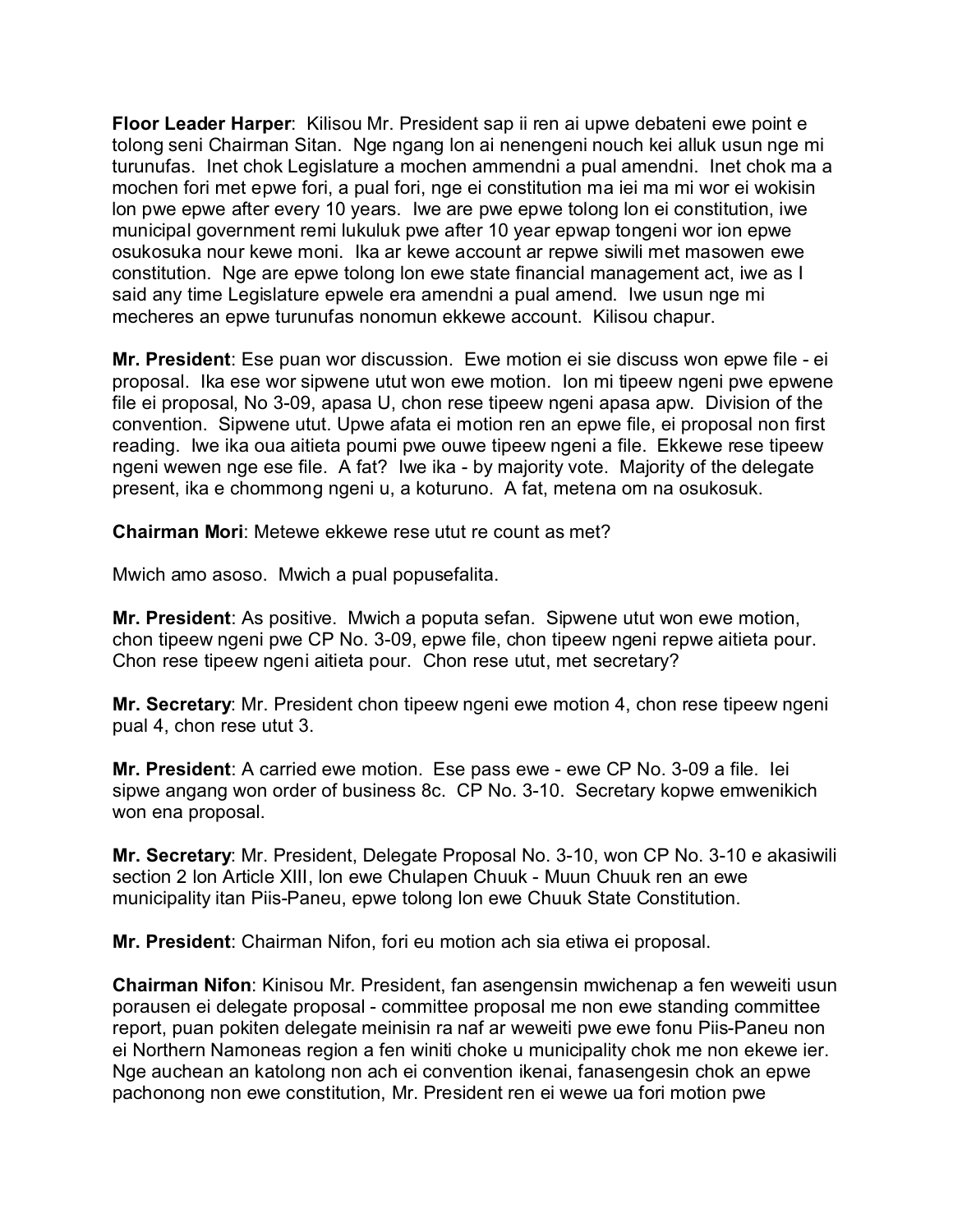mwichenap a etiwa CP No. 3-10. Second.

**Mr. President**: Amokut a puan second pwe mwich a etiwa CP No.3-10, fansoun discussion. Vice President Aten.

**Vice President Aten**: Kinisou Mr. President. Mi wor ena amendment seni ewe Faichuk Delegation echok ii mochen pay respect ngeni ekkewe municipalities ir mi wor pusin ar chunapen alluk, ina popun am ouwa walong ei written amendment. Iwe Mr. President upwe tungor nge epwe wor ei eu motion. Ua motionuni pun mwichelap epwe etiwa ei written amendment. Second.

**Mr. President**: A mokut a pual second pwe mwichelap epwe atiwa ei written amendment ngeni ei proposal 3-10,CD1, an a pacholong ika eu cleanup ren itechik me met pacholong pual ewe Piis-Paneu lon ei proposal. Ei sipwe poraus won ewe amendment, Floor Leader Harper.

**Floor Leader Harper**. Kilisou chapur Mr. President. Ngang upwe ii amusomus ngeni ai kewe good colleague seni Faichuk, sap fan iten ach sise tipeew ngeni ar ei ekesiwin, nge uchok mochen wata ekis mefiei fan iten ai nenengeni met ei sipwe ne fori ikenai. Usun nge sa fori pwe ekkewe municipal constitution e pochokul ika e wor manamanan mwen noun Chuuk ei constitution. Merei pwe ika ekkewe municipal government re siwili iter kewe lon nour kewe constitution, iwe merei it's a violation of a the State Constitution. Pwe State Constitution mi afata iter. Iwe nge ir ra fen no fori nour kewe iwe ra siwili. Iwe me ikenaie usun nge sa fen no fiti ekkewe re violateni ei constitution noun state. Ina pwata lon mo ei fansoun use kon lien tipeew ngeni an epwe ekesiwil ekkei it. Aruuan, use silei ika ekkei iit re angei me ian. Pwe awewe ren Uman, ina a pual pacheta fonuweisom, iwe ina ra pual ura pwe epwele pual Udot Fonueisom. Pwata ekkei ruu fonu repwele Fonueisom, wewen iir chok repwe samol ika. Nge iei ai weweiti ei kapas "som" kapasen samol. Wewen nge ma fonuen samol, iwe wewen pwe Uman chok me Udot fonuen samol lon Chuuk? Ikena popoun me wewen usekon lien tipeew ngeni an epwe ekesiwil ekkei it, soposopolon awewe ren iten Patta na Tupunion, met popun Patta epwe pual koono pwe Tupunion, wewen pwe Patta choke no tup akkaikenan ie ren ika nge lusun ese pual tup? Iwe ikei ekkei popun me wewen usekon lien tipeew ngeni ekkei akasiwil. Kilisou chapur.

**Mr. President**: Kinisou chapur ren mefien Floor Leader Harper. Chairman Stephen.

**Chairman Stephen**: Kilisou chapur Mr. President, ngang usap I anini ngeni ai nan good colleague won enan issue, nge ita upwe chok mo tungor ngeni ewe chon fori ewe amendment pwe repwe pual nikisokuru section 3 of Art. IV, ika pwe repwe ina, iwe unusen ena constitution e reference ngeni ekkewe municipalities repwe pual ma ammendni. Rena representation in the Legislature. Pwe iter kena epwe pual chive ngeni ena section under municipalities. Nge ren ewe wewe ai nan good colleague e watta i, ngang use ma I tongeni pual anini ngeni pun use silei ma nongonongun iten Uman Fonuweisom na, nge ita ma ai chemeni pwe originality iwe ena fonuweisom, iwe ma esou papacherei chok ma fonuwem nan. Nge use sinei ika Udot epwele fen pual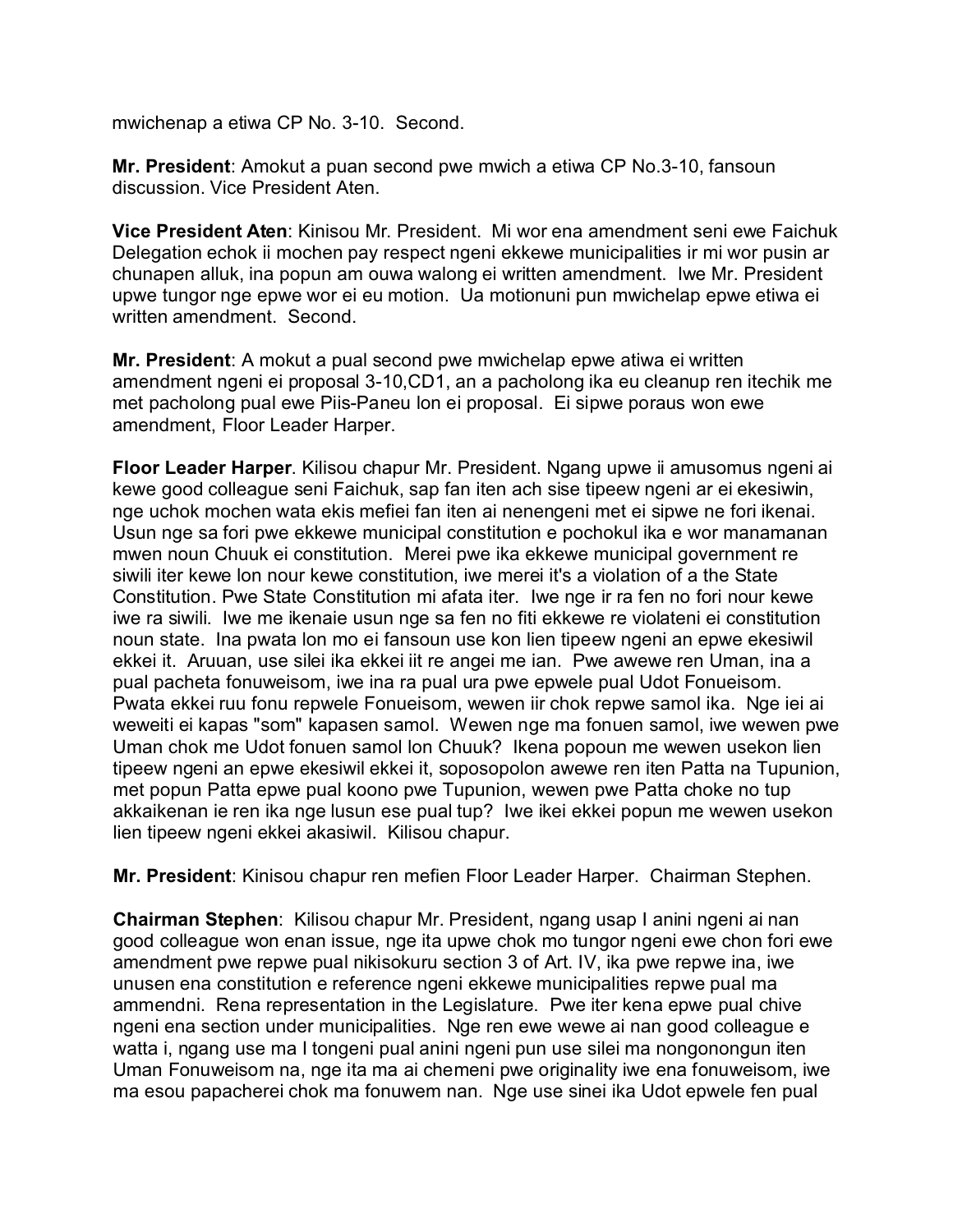tipis ngeni kem, anei a puan pacheta unukun, iwe ina wewen ei a puan - ai nan good colleague epwe ne fen pual ma oput an epwele pual wor fonuweisom. Nge engaw ika ma a fonuweisom, iwe meinisin fonuweisom. Nge mei puan i pung an nan concern. Kilisou Mr. President.

**Mr. President**: Delegate Eradio William.

**Del. William, E.**: Kinisou Mr. President. Ngang ua puan i fiti Floor ne osukosuk en ei metoch. Use sinei ika - ita merei pwe ewe chok Piis-Paneu, nge iei a tepetepeta ekkei, iwe use sinei ika ir mi puan churi Fefen ika, ir mi churi ekkei municipalities ina popun uwa ekis puan osukosuk ren ei amendment.

**Mr. President**: Ese puan chiwen wor poraus won ei amendment. Chairman Mino.

**Chairman Mori**: Kilisou chapur, puan ii non ei chok Article XIII, section 5, ina mi - use silei ika upwe angangaw chok ne awewei. Nge ekkena powers and functions of a municipality with respect to its local affairs and government are superior to statutory law. Iwe ai luku item kei usun met Vice President mi mentioned with due respect ngeni ekkewe municipality mi wor nour kewe constitution ra walong iter kewe non, ina wewen a puan wor ewe amendment ren ar pual pwaralo ar sufoniti noun ekkewe municipal government me ier kewe.

#### **Mr. President**: Del. Wiliander.

**Del. Wiliander**: Oh, kinisou Mr. President, ai nuku upwe chok pual ekis alilis won ponuen ekkewe kapas eis won ei CP No. 3-10 CD1, ai luku ese puan - ei committee proposal, napengeni Faichuk. Nge fansoun ach sia lo public hearing ngeni aramasen Faichuk, ikei ekkei ekkoch metoch kich mi ngenir ach sipwe angei mefier won. Awewe ren Toleisom, ai nuku pwe pual iei mefien aramasen Toleisom, usun chok Woneisom, usun chok Patta Tupunion. Mi wor ach public hearing won ei ai nuku ina epwe nom non ach kewe public hearing report. Iwe iei popun sia puan kochufengen me ach we delegation, ne atepirangeni convention ika epwe etiwa. Kilisou chapur.

# **Mr. President**. Del. Sirom.

**Del. Sirom**: Kilisou Mr. President. Upwe pual wata mefiei won ewe proposal, ngang mi tipeew ngeni metewe Del. Eradio William, e ani poraus. Aewin, umochen eisini ewe committee ika mi tori eu me eu fonu an epwe eis iten fonuwer kewe ika remochen epwe pual siwin ika. Repwe pual wanong kapacheta met ika. Ina chok I ena u mochen upwe silei ika ir mi tori eu me eu ekkewe fonu.

**Mr. President**: Kopwe ponueni en kapas eis Del. Wiliander.

**Del. Wiliander**: Kinisou chapur Mr. President. Upwe achocho ne ponueni ewe kapas eis usun ngang mi afata nge fansoun ach sipwe fori ach public hearing, awewe ren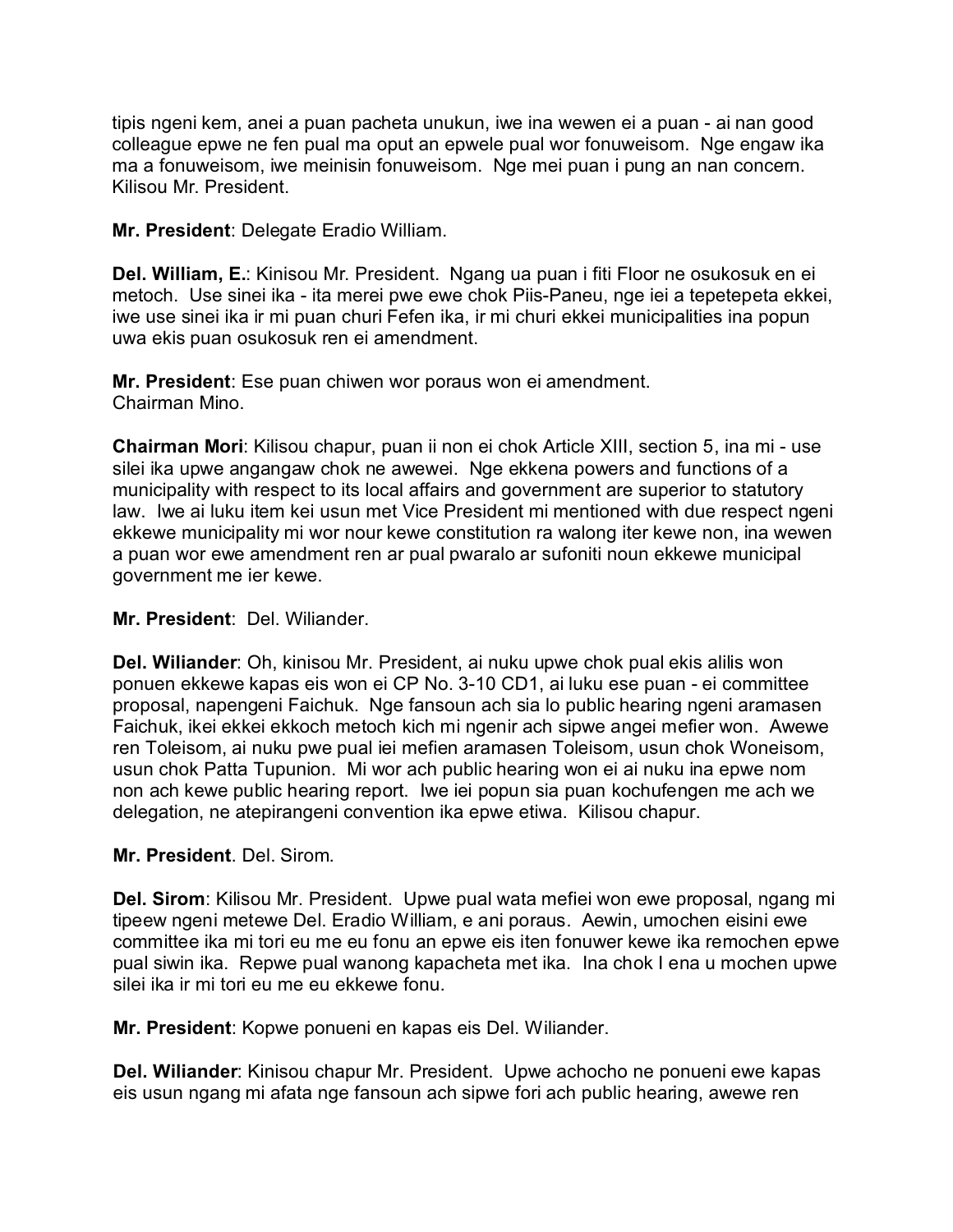Polle, kich mi wor ach hearing ngeni ekkewe soupun, ika ewe mayorun ie. Ika epwe wor ekesiwinin iten fonuer we ika ewe itechik ika epwe ekesiwin. Usun chok Patta Tupunion, usun chock Toneisom, usun chok Woneisom, usap sinei ren Nekinioch. Ekkei iei mi note lon nei ei note book, datein tori ekkewe fonu, nge ren ai upwe pwan kapas eis ngenir won met ren ei mettoch eni ina popun sia achocho ngeni ne oturanong ngeni committee ar repwe angang won. Pun kich mi pual fori ach public hearing pun sipwe angei mefier me mwen ach sipwe fori proposal ren kinisou chapur.

**Mr. President**: Chairman Nifon.

**Chairman Nifon**: Kinisou Mr. President, ua mo yield, afou ngeni pual emon.

Mr. President: Delegate William.

**Delegate William, K**: Kilisou chapur Mr. President. Ai nuku ach puan ii nenengeni ei mettoch ese ii wor osukosukan pwe kich meinisin kich mi sinei pwe mettoch meinisin mi siwin. Awewe chok nom, Chuuk ese iteni Chuuk pwe e Truk, nge ikenai Chuuk. Pual nom Weno, ese iteni Weno pwe e iteni Moen, iwe ikenai puan Weno. Ai we sukun urong Moen, use rong Weno. Ai uwa niwin uwa rong Weno. Iwe uchok wauu ekkei pwe use sinei pwata e siwin ekkena, pwata ekofich an epwe siwin. Iwe ita uwa meen aneanei pwe ika epwe fen puan siwin ekkena ititin, iwe ien met okouchean epwe tori ekkewe fonu. Iwe mi puan namot ach sipwe puan fen siwini ngeni wesewesen met auchean ekkewe fonu. Ina, ina chok puan met mefiei won ei floor amendment.

**Mr. President**: Delegate Sirom.

**Delegate Sirom**: Kilisou chapur, Mr. President. Mi pung ese ii wor nganwen eu me eu municipality ika a mochen epwe siwili itan, a siwili. Metaei uwe ani ekis osukosuk won pwe ekkan kapas fonuweisom, Tupunion ai luku ekkoch kapas e kapach ngeni ewe wesewesen itenapen. Ina ai na osukosuk, nge ii ika re mochen siwili ewe Chuuk ngeni Truk ika met, vise versa ir mi tongeni. Nge ekkan chok e pacheta pwe usun nge makeup words. Ina ai na osukosuk, kilisou chapur, Mr. President.

Mr. President: Chairman Stephen.

**Chairman Stephen**: Kilisou ngonuk Mr. President. Eni ngang upwene individualistic won mefiei ei, won unikapei. Ren iten fonuwach we ew wesewesen ina itan, an epwe fat non record pwe ina itan non noum we constitution, puan ina chok itan seni nom tori ikenai. Fansoun meinisin iwe mi chok pacheta ena Fonuweisom murin Uman. As delegate representing ai nan region fengen me fonuei nan, iwe ngang mi delegated ai upwe expressni ena wish ika fen puan ena anean, ai usap atai chunapen annuk. I think iei ei right time and epwe ekesiwin iten fonuach nan eu non unusen sakopaten record me document, ngeni met chunapen annukun Uman a fen nom. Kilisou chapur, Your Honor.

**Mr. President**: Iwe ika ese chiwen wor memef sipwene utut won ewe nikasiwin - motion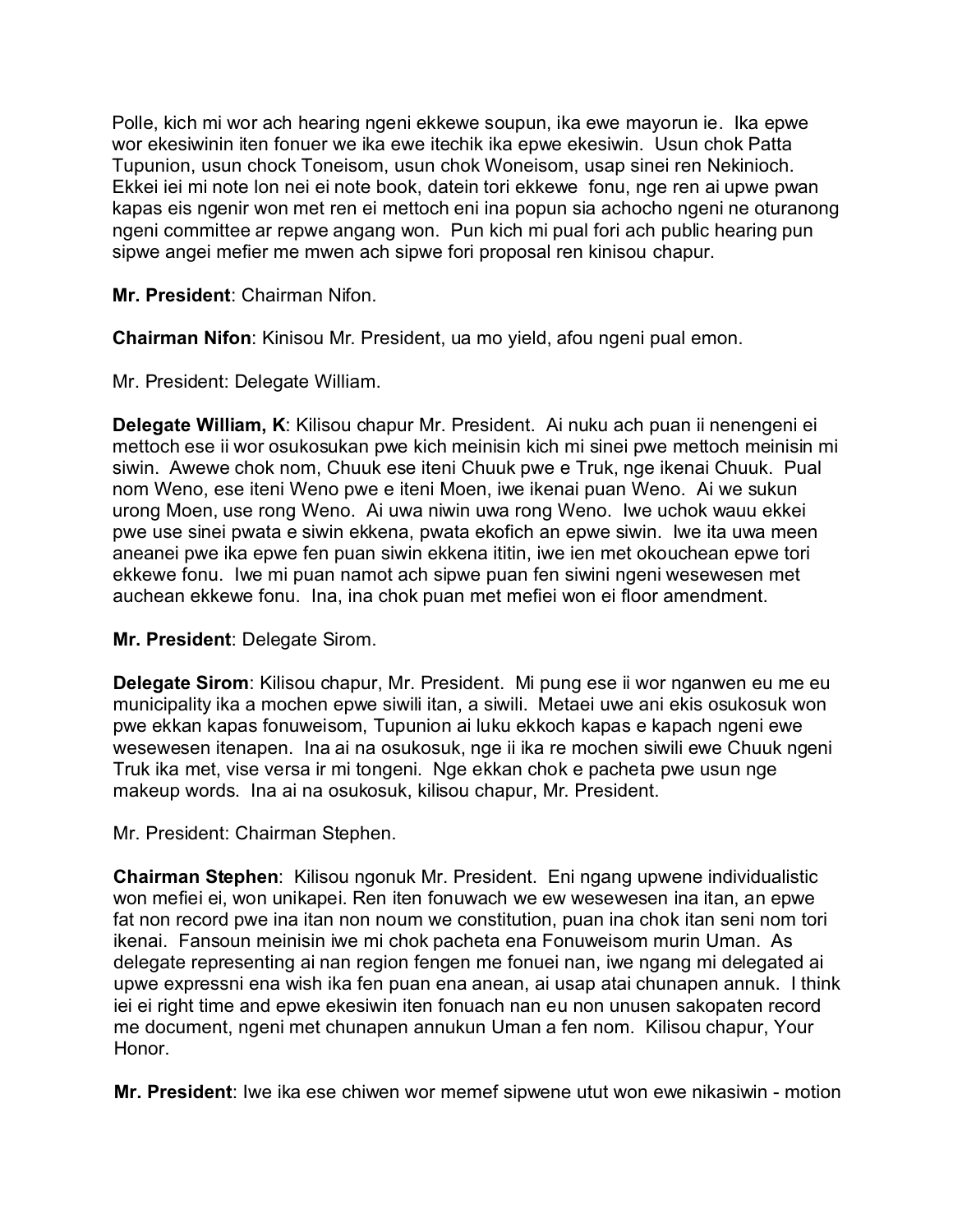ren akasiwin. Chon tipeew ngeni pwe mwich a etiwa ewe akasiwin mi mak non foun ma ikena mi nom remi, chon tipeew ngeni repwe apasa U, chon rese tipeew ngeni repwe apasa Apw. Division of the convention. Sipwene ututu won paw. Puan iwe chok ewe vote ika ekkewe rese utut, mi pachonong ar utut pwe U, iwe ika e pass, ika e chommong ngeni chon utti ei amendment a ma pass. Chon tipeew ngeni pwwe mwich a etiwa ei amendment, aitieta poumi. Chon rese tipeew ngeni aitieta poumi. Chon rese utut aitieta poumi. Secretary.

**Mr. Secretary**: Mr. President chon tipeew ngeni ewe amendment, 6, chon rese tipeew ngeni 4, chon rese utut 1.

**Mr. President**: A carried ewe motion. A passed. Floor Leader Harper.

**Floor Leader Harper**: Kilisou Mr. President ua fori motion pwe ewe rule e requireni written amendment epwe mo pual suspended lon ei fansoun. Second.

**Mr. President**: A mokut a puan second pwe epwe mo suspend ewe rule e requireni written amendment. **Floor Leader Harper**.

**Floor Leader Harper**: Kilisou chapur Mr. President, fiti ach enletin menin me sufon ngeni nouch Mayor ren Delegate Nifon, ua mochen upwe offer eu amendment ika ru ren ena fonu ika it Weno. Iwe epwe pual tolong ekkena fos fonuweisom. Iwe ren ena fonu satowan, iwe epwe tolong eu ititin fos e ra "Rawas" I so moved, Mr. President. Second.

**Chairman Mori**: Kose mochen upwe tungor ngeni **Floor Leader Harper, epwe** itechiki ewe kapas epwe pacheta unukun Satowan?

**Mr. President**: Ra wes. R-A-W-E-S. Mi second ewe motion, soposopono mwich sisemo asoso iei. Iei fansoun discussion. Chairman Nifon.

**Chairman Nifon**: Omusalo tipis Mr. President, ita upwe fori eu amendment nge iei sisemo disposeni ewe eu. Kinisou chapur.

**Mr. President**: Floor Leader Harper.

**Floor Leader Harper**: Ewer, kilisou Mr. President, u chok I aweweni met popu ai uwa ekesiwin popun ai walong ewe ititin fos fonuweisom ngeni Weno pwe aewin seni nom tori ikenai ngang mi chok sinei pwe ei fonu Weno e isoni ewe samol mi alangefou, seni nom use rorong mo emon samol mi alangefou me nukun Petrus Mailo, Iwe oruwan ipwal sinei pwe iei ei fonu, fonuwen ewe mokuren Chuuk, iwe merei fer iei ei fonu sipwe aiten ngeni fonuweisom, iwe ren ena Satawan R-A-W-E-S, ena kapas R-A-W-E-S ina iten Satawan melom R-A-W-E-S nge sap Satawan, Satawan e feito pwal ma uruwo seni ewe fonuwen Yap, emon e fetan ngeni Satawan iwe ra awata iwe a fetal fetal porausen iwe a ina met a iteni Satawan. Iten Satowan lepoputan R-A-W-E-S. Wewen R-A-W-E-S pwe e feito metoch lon ewe fonu Satawan nge ra moleta ren metoch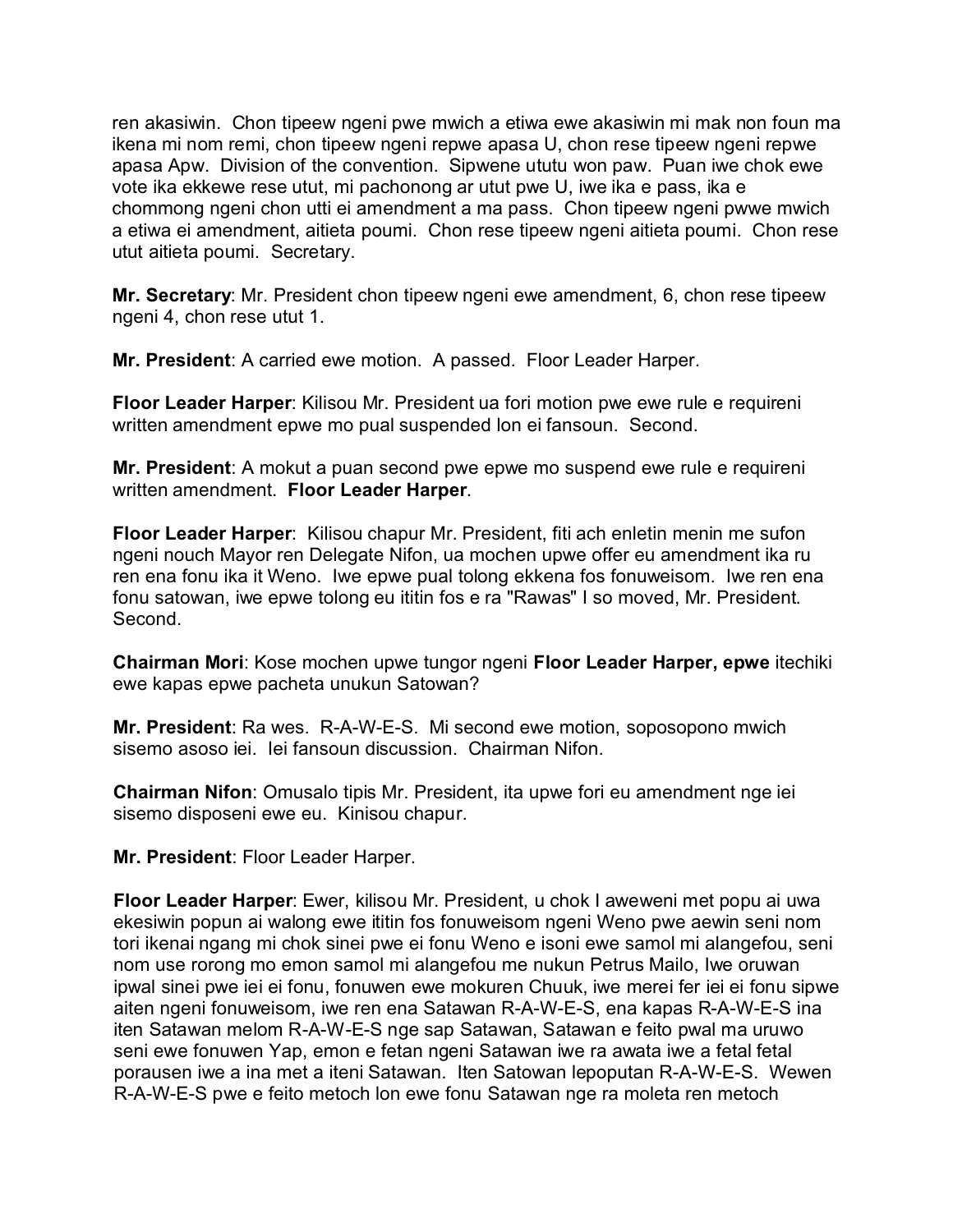meinisin. Kilisou chapur.

**Mr. President**: Kinisou chapur Floor, President Aten.

**President Aten**: Kinisou chapur, ngonuk President pwan kinisou ngeni ewe Floor Leader an we recognize-uni semei we "Petrus Mailo", pwal semei Freddy Nifon, kinisou chapur ren na, u chok I mochen kapas eis ngeni Mayor Freddy ika mei nom non ach chunapen annuk non Weno ei Fonuweisom. Ei poraus.

Mr. Presidnet: Ke kapas ena kapas eis ngeni Chairman Nifon?

**Peter Aten**: Ewer

**Mr. Presidnet**: Chairman Nifon, ika en mi tongeni ponuweni ewe kapas eis.

**Chairman Nifon**: Oh, kinisou Mr. Chairman,

**Mr. President**: Chairman Nifon, sopeno.

**Chairman Nifon**: ngang mi tongeni fori ew amendmend ngeni pual ew amendment?

**Mr. President**: Ewer en mi tongeni.

**Chairman Nifon**: Kinisou Mr. President. Ita upwe mwan fori ew amendment ngeni ewe amendment, iei mi tongeni, pual kinisou ngeni ei convention ren an puan chemeni ena. Nge ika pwe epwe ina iwe, ena amendment, ita upwe fen wanong pwe esap fonuweisom. Oh ma eni ita mei pung pun ita epwe ina usun ach nounou fetanin non uruwo nge esap fen ina iten ew fonu me ren ekkewe renom. Pwe iten fen ei fonu, met ekan fen pacheta unukun Weno, Cheniro, Weno Cheniro, nge ika pwe epwe ina Weno-Cheniro, ren wewen, upwapw kan tingor ngeni pwi ei Representative epwe kan awewei, met wewen Cheniro.

**Mr. President**: A mokut a pwan second, ewe eu amendment ngeni ewe eu amendment, iei sipwe discuss won ewe eu amendment ngeni ewe eu amendment discussion mi soposopono an ewe amendment ngeni ewe amendments epwe pachenong Cheniro nukun Weno, pwe epwe Weno-Chaniro.

**Chairman Rosokow**: Kinisou chapur Mr. President, oh, ai nukuk sipwe, sisap take ei section lightly, pun mi afatafat ren Weno, sisap pual kapas, tiro wom Mayor mei pung mei pung pwe epwe ew sub. Fonuweisom iwe ren an epwe ne iteni enan ew it a ekis oh osukosuk ren ika pwe epwe ekis usun nge epwe damageini ewe identity. Oh ai nuku ekkoch me neich mi chok kukkun ierir, oh ese usun eratio, camillo, ngang iwe sisechok angei metoch sipwe chok pachenong non nge mi wor wewen kei it.

**Mr President**: Ese wor an emon discussion won ewe amendment ngeni ewe amendment.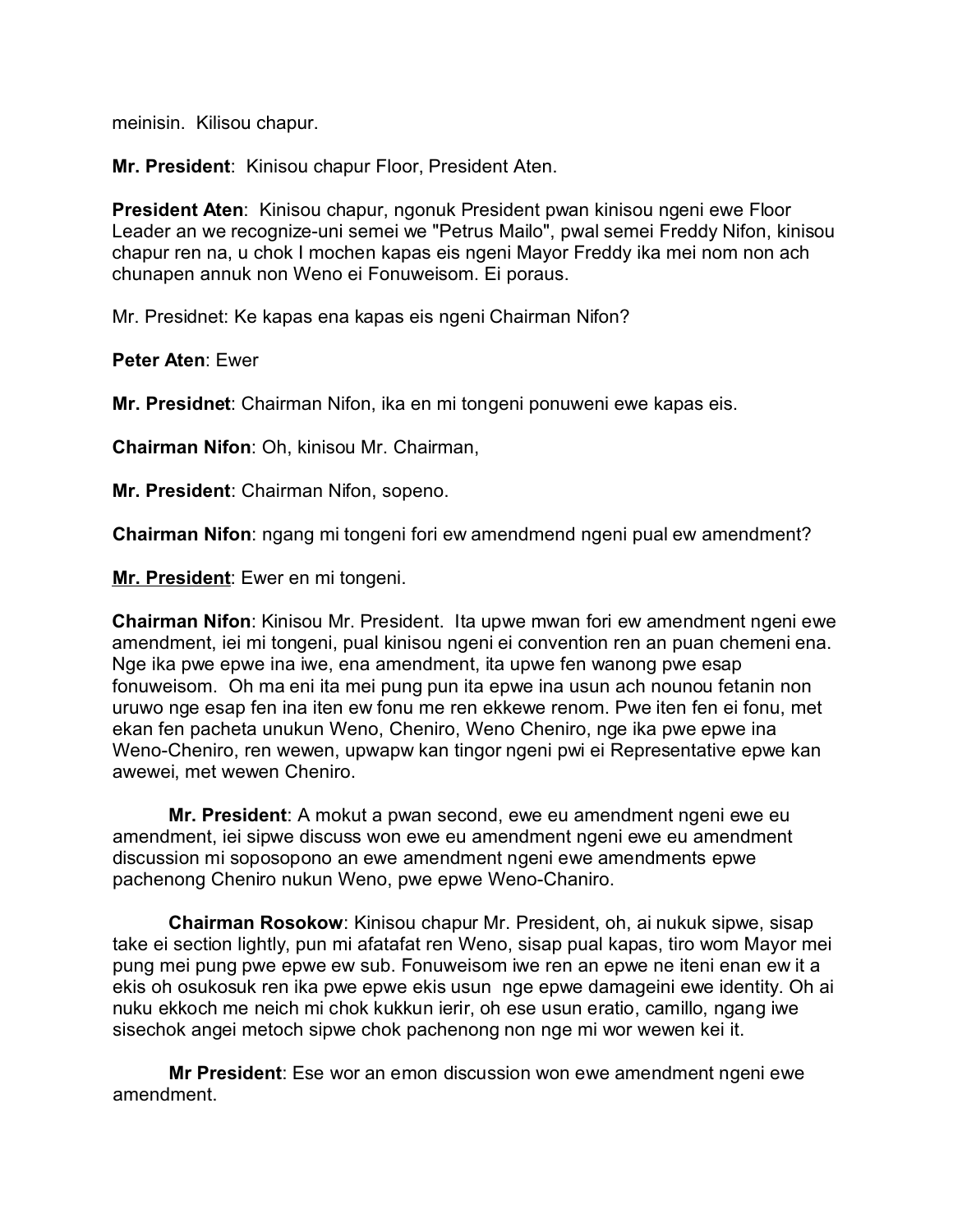**Floor Ldr. Harper**: Uwa oukatiw porous won ewe ekesiwin ngeni ewe ekesiwin. Ewe motion a seconded.

**Mr. President**: iwe a koukutiw poraus won ewe anmendemnt ngeni ewe amendment, ena ekkesiwin ngeni ekkesiwin ika ewe amendment ngeni amendment, fan asengesin an ewe kapas Cheniro epwe pacheta ngeni ewe mwirin Weno, fengen me ewe it Rawas? Met ena om information?

**Floor Ldr Harper**: Ita upwechok ii afata pwe ewe akasiwin, ei seni Weno-Fonuweisom ewe kapas fonuweisom epwe ekesiwin ngnei ewe kapas Cheniro ina na sipwe utut won, iwe mwirin sipwap niwiniti ai we ekkesiwin mi pachenong Satowan lon.

**Mr. President**: Kinisou chapur, iwe a fat ren met ewe sipwe uttut won, ewe chok ekkesiwin ngeni ewe Weno-Fonuweisom epwe ekkesiwn ngeni ewe Cheniro, chon tipwe ngeni ewe ekkesiwin ngeni ewe ekkesiwin apasa uu, chon rese tipwe ngeni repwe apasa apw. A carry ewe ekkesiwin ngeni ewe motion. Iei sipwe ne puan soposopono porous won ewe ika uttut won ewe amendment an Floor Leader ewe amendment ewe Rawas, epwe siwini ngeni ewe Satowan.

Floor Leader Harper: Kinisou Mr. President ren chok ii an epwe pual fatafatoch mei pung pwe a pass an Del. Nifon ewe ekkesiwin seni cheniro, seni fonuweisom ngeni cheniro, nge met ei sipwe ne vote wom iei unusen Weno-Cheniro fengen me Satowan-Rawas,

**Mr. President**: Satowan-Rawas, iwe ami mi wewengeni ewe ei swipene vote won a pass ewe Weno-Cheniro, nge ei sipwe ne vote won ewe, main amendment a pachonong Weno-Cheniro me Satowan-Rawas, ina na sipwe ne vote won iei. Chon tipew ngeni pwe mwich a etiwa, ewe amendment apasa uu, chon rese tipew ngeni apasa app, a carry ewe motion, a carry ewe amendment, iei, met om na osupwang?

**Chairman Stephen**: U ekis chok osukosuk, pwata iwe floor epwal apacha ewe a fen pass ngeni an uwe,

Mr. President: pwe a fen pass, pwe a fen pass ewe discussion won unusen ei amendment.

Floor Ldr. Harper: Kinisou Mr. President, aewin upwe chok kapas eis ika oh, ewe motion ren suspention of written amendment mi chiwen wor non ei fansoun.

Mr. President: Iei sipwe ne uttut won, iei kich mi discussion won. Ok ren an pachenong ekkewe amendment.

Floor Ldr. Harper: apw ai ei kapas eis, ika ewe motion an epwe suspented written amendment mi chiwen wor pochokunen iei? Pwe mi wor am ei pual ekkesiwin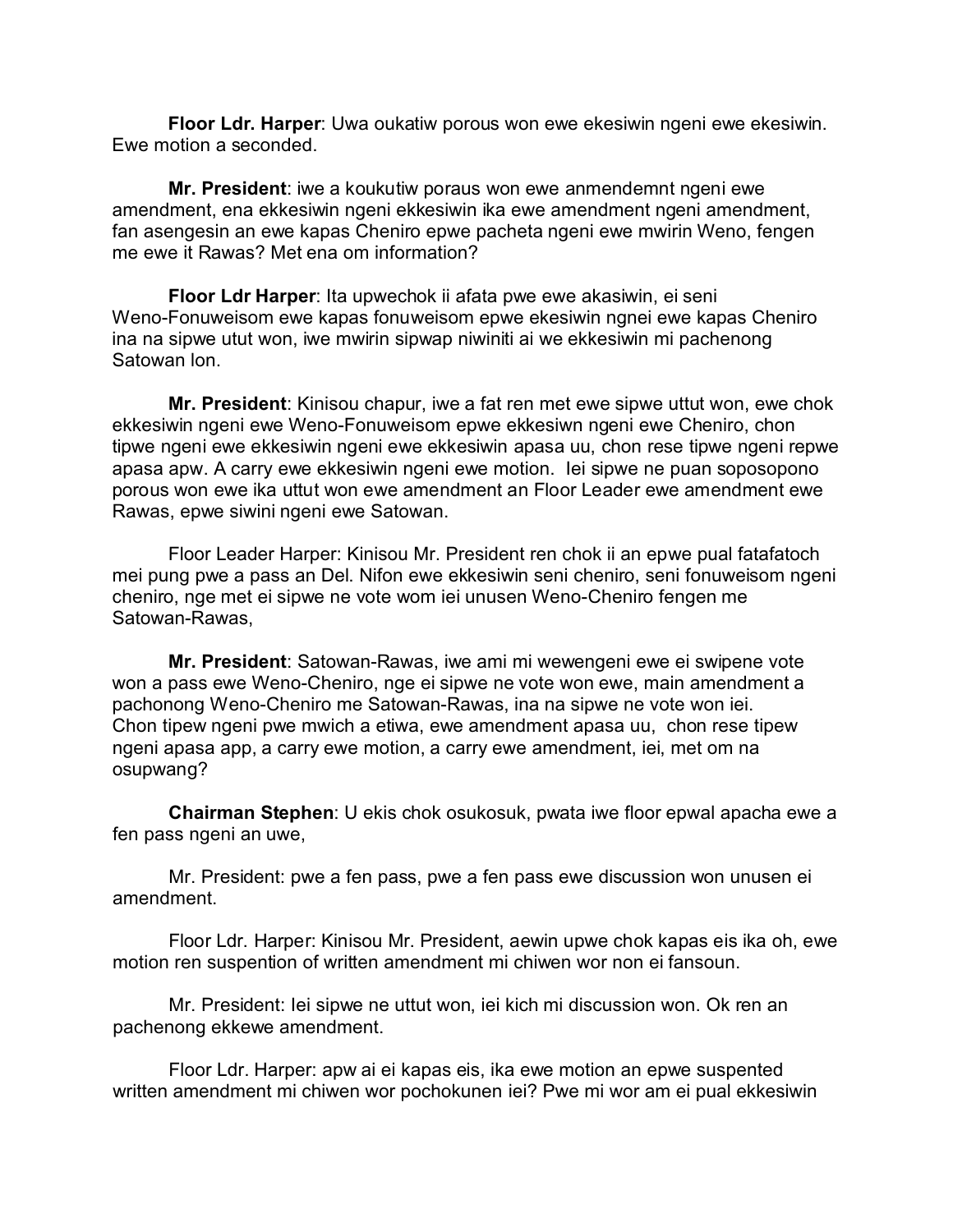Delegate Sirom.

Mr. President: Pokiten a pass ekkewe motion iwe mi och an epwe renstate, pual ina mi wor ena motion ren an epwe wor amendment.

Chairman ika Floor Ldr. Harper: Kinisou Mr. President, fan iten ai ei good colleague. Ara pwe esap chiwen wanong iten noum ewe wesewesen itan me nom, ina popun ika esap wor tipwengaw uwa fori motion pwe, sipwe mwo asoso.

Floor Ldr. Harper: Kinisou Mr. President, ia fori ew motion pwe a koukutiw poraus won DP.No. 3-10 as amended.

Mr. President: A mokut a pual second pwe mwich a etiwa Committee Proposal 3-10,CD1, fiti fengen me ekkewe amendment. Chon tipew ngeni apasa UU, chon rese tipew ngeni apasa app. Ewe Proposal fiti fengen me ekkewe amendment a pass, non ewin anea. Iei sia nom won second reading. Committee Proposals, 3 ekkena proposals, sipwe chok chechemeni pwe a fen wes ach angang lon ewe COW won ekkei meinisin. A wor recommendation pwe mwich a etiwa ekkewe - COW a recommend ngeni mwichenap pwe repwe etiwa ekkwe proposals. Metei sipwe angang won sipwene - a raise ewe Committee of the Whole. Iei sipwene angang won ekkewe proposals lon second reading as a niwinsefal ngeni plenary. Sipwene angang won sipwene disposed off, sipwene apungan iei atun sipwene koko it. Iwe ach sipwene koko it ika a ¾ ika 10. Ika pwe 10 ra tipeew ngeni eu proposals a pass. Iwe ekkewe rese vote re fanafanono chok iwe ar vote epwe in the negative. Epwe wewen nge apw. Iwe nge mwen ena sipwe angei ekkena proposals, ewin Committee proposals CP 3-05 sipwe tungor ngeni ewe secretary an epwe puan aneani ewe proposals.

Secretary: Mr. President Committee Proposal No. 3-05, committee proposal amending Section 7, Article VI of the Chuuk State Constitution by making the candidates for the offices of Governor and Lt. Governor run on separate tickets.

Floor Leader Harper: Mr. President.

Mr. President: Floor Leader Harper.

Floor Leader Harper: Kilisou Mr. President, uwa fori motion pwe convention a passni Committee Proposal No. 3-5 of second and final reading. Second.

Mr. President: A mokut a pual second pwe mwichelap a passni - a etiwa committee proposal No. 3-05, lon oruan me final reading. Iei atun discussion ika mi wor an emon memef me mwen ach sipwe vote.

Floor Leader Harper: Mr. President.

Mr. President: Floor Leader Harper.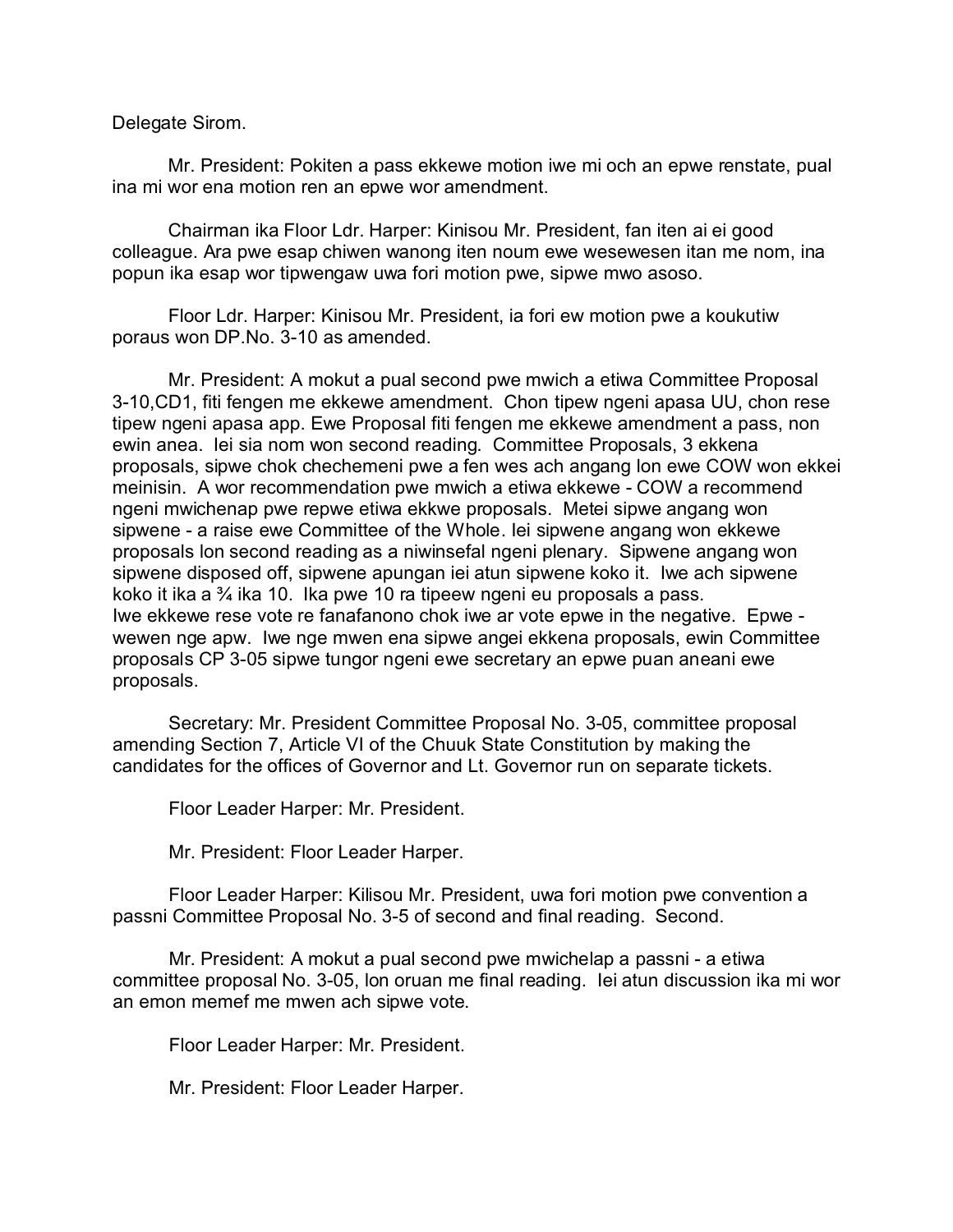Floor Leader Harper: Kilisou Mr. President, upwe omusomus pwe usap mwo wata mefiei won ei echo proposal. Nge upwe chok mo awora ai tungor me mwen ach sipwe poporausono pual tori ach sipwe vote. Uwe mochen upwe tungor ach sisap nuokus, sisap pireir, sipwe pwarata met mefiach won ma - ika simi tipeew ngeni, ika sise tipeew ngeni. Lon ach sipwe pual vote, upwe tungor pwe sisap pual upstaine either we vote yes or no, nge sipwe wesewesen pwarata. Iei mefiei me mwen ach sipwe porausono. Kilisou chapur.

**Del. William K.**: Mr. President puan ai chok tungor won ena same topics, uwa meen anean pwe amwo kich convention members ika delegates ngeni ei convention sipwe fen ngeni aramas ewe pungun finata pwe repwe pukun fini metei sia wanong pwe epwe masowen non we refrendom. Iwe uwa meen aneanei pwe sisap fen awatano chok me iei, nge esamo tori ewe refrendom. Pun epwe look bad won kich ach sipwene niwinsefaniti Legislature nge esap mwo nge wor echo proposal ika ruacho epwe approve seni ach ei 3rd Chuuk State Constitution. Iei popun Mr. President ua kan aneanei amo ita netipach sipwe fen ngeni nouch kewe aramas repwe fakkun pusin chooseuni ika finata ar kewe pungun finata won metekan auchean sie anganga fan itan. Kilisou chapur, Mr. President.

**Mr. President**: Ese puan wor mefien emon, Chairman Nifon?

**Chairman Nifon**: Kinisou Mr. President, ma ita upwe chok pual ii tingor chok pual ii, ach oh, mei pung pwe ei metoch a men namot pual ouchea ngeni fonuwach kei, oh uwa omusomus ngeni convention ren met ei upwe apasa ika ai ei tingor, fan asengensin an epwe chok ma ii pual fat ach desition won ei anapanap. Ita ngang upwe pual ii tingor ach sipwe castini ach vote won ei Proposal nge sisap ousokusuka ekiekich ngeni ena coming election, pwe sisemo sinei inet epwe effective masowen met ei sie fori. Mr. President, omusano ina chok met ena ukan chok tingor, pwe mei pung pwe sipwe vote non ach sipwe ngeni pungun manamanin ach ekiek won met a nom non wisach, kiniosu chapur.

**Mr. Presidnet**: Kinisou chapur Chairman, mei pual wor mefien emon? Ika ese chiwen wor, sipwene uttut epwe ne iei usun napanapen ach uttut, ewe secretary epwe ne wisen koko iit, iwe epwe fan ruu, epwe koko iit ren an epwe ngeni emon me emon delegates ew chance ar repwe ekiekochu met ar vote.

Nge epwe fan ruu epwe ew round iokan ra monota ar vote ra vote, ika a second round meinisin repwe chok vote, sipwe ne chok uttut, epwe ne ina final na oruwan

Mwich a asoso, a pual niwin sefan

Mr. Secretary:

.

Del. Sirom: Apw

Floor Leader Harper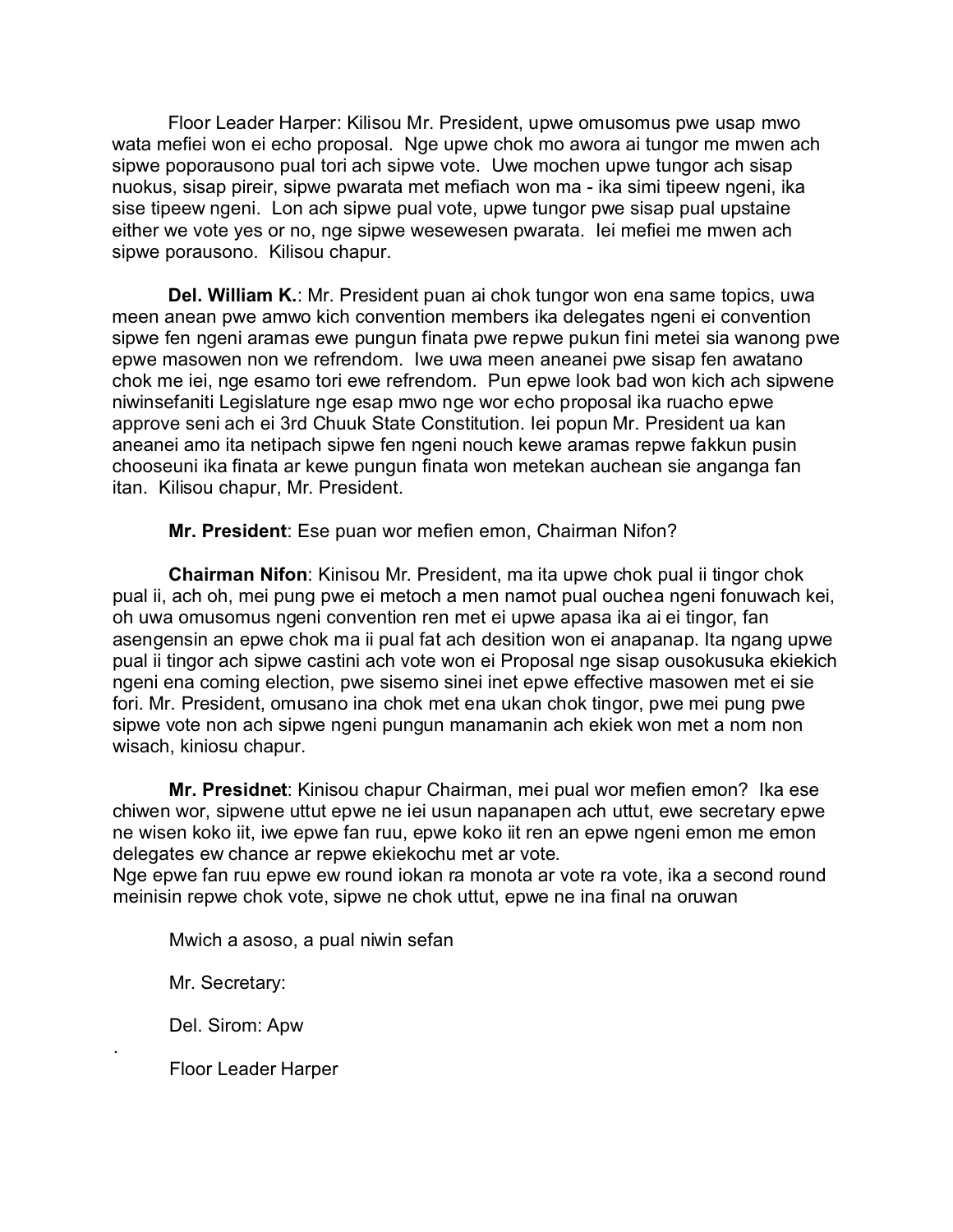Mwich a asoso, a pual niwin sefan

Floor Leader Harper: Mr. President kose mochen sipwe mo asoso.

Mr. President: Kopwe ura pwe mwich a soposopono ne vote.

Mr. Secretary:

Del. Mori, Del. Nifon, Del. Rosokow, Del. Sirom, Del. Stephen, Del. K. William, Del. Wiliander, Puan U. Chairman Fritz, Floor Leader Harper, Ewer. Vice President Aten, Yes President Noket, U

Mr. President pungun utut won Committee Proposal No. 3-05 chon tipeew ngeni 10, chon rese tipeew ngeni 2, emon mi absent.

Mr. President: Iwe fan pungun nouch rule of procedure, ewe vote won committee proposal No. 3-05 a napengeni U, a 10 ina popun ewe proposal 3-05 a passed second me final reading. Del. William.

#### **Mwich a asoso. Mwich a pual niwinsefan**.

Del. William, K.: Fan iten ita ngang upwe - kose mochen sipwe mo asoso.

Mr. President: Mwich a puan popusefanita. Mwich epwe angang won committee proposal No. 3-06 on 2nd reading. Sipwe tungor ngeni secretary epwe puan emwenikich ren met porausen ei proposal.

**Mr. Secretary**: Mr. President Committee Proposal No. 3-06, relating to amend section 8, of Article VIII of the Chuuk State Constitution to prohibit the government from levying tax on real property.

**Mr. President**: Chairman Peter Sitan.

**Chairman Sitan**: Mr. President, pokiten aewin, mi mwan titleun ei mettoch, aruuan umochen puan need time lon ena wewe, ua mochen make a motion pwe ei committee proposal 3-06 on second reading epwe deffered. Second.

#### **Mwich a mwo asoso. Mwich a puan niwinsefan**.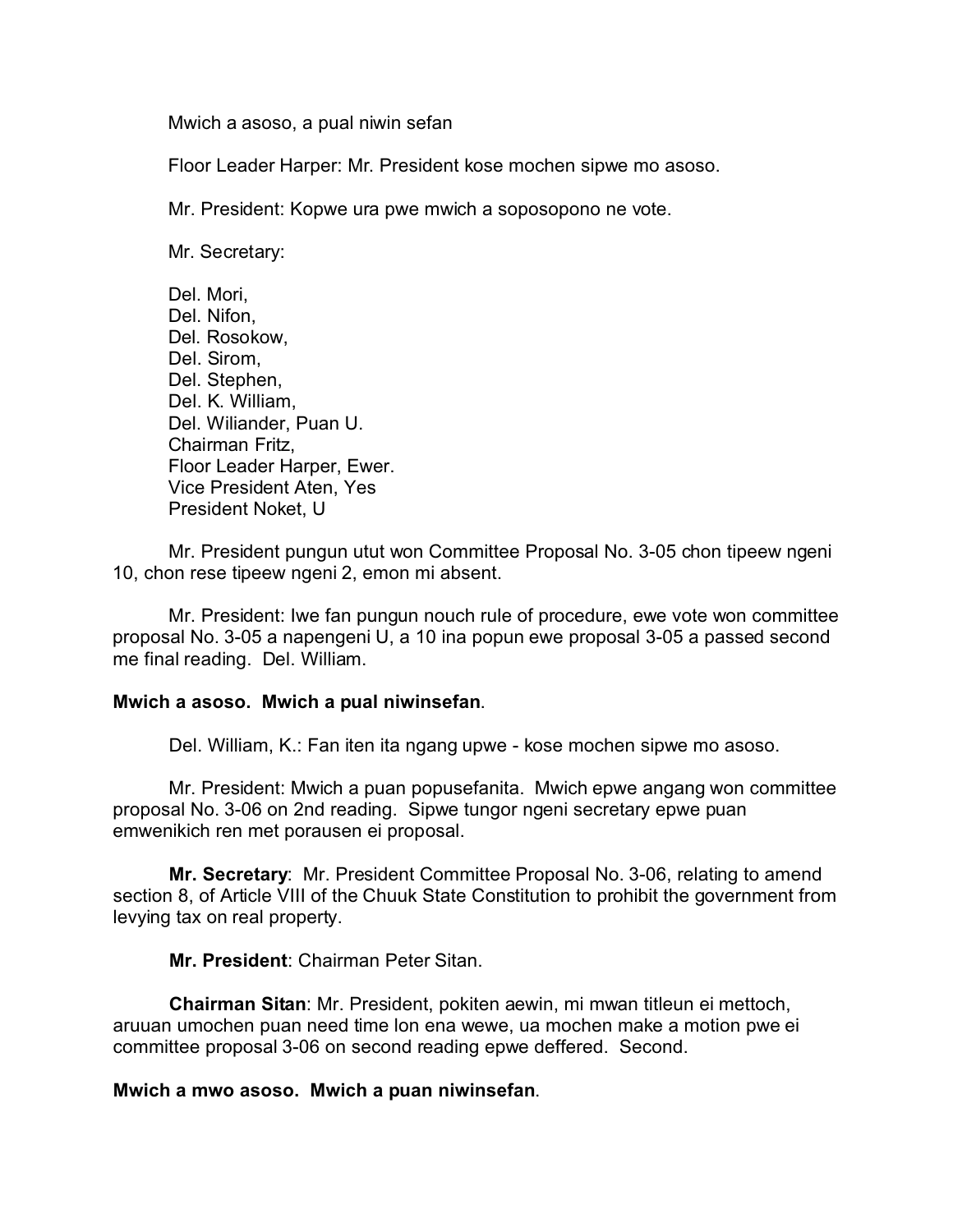Mr. President: A mokut a pual second pwe ei committee proposal epwe - ei convention epwe deffer action won. Discussion won we motion. Mwich epwe mwo asoso. Sia poputa, mi wor ewe motion motionun an epwe deffer action, a pual second. Iei fansoun discussion an epwe differ action won ei proposal.

# **Floor Leader Harper**: Mr. President.

Mr. President: Floor Leader Harper.

**Floor Leader Harper**: Kilisou chapur Mr. President aewin umochen silei met popoun me auchean an epwene pual niwin ei proposal.

**Mr. President**: Chairman Sitan.

**Chairman Sitan**: President, ai luku mi wor ekkoch additional work ach we ma committee as chairman ngang ma umochen make sure pwe epwe clearify pwe mi pual wor idea of amendment an ekkoch members rese tipeew ngeni. Are ewor ekkoch changes ali ina ra ngongeni tipeew ngeni. Kilisou chapur.

#### **Mwich a mo asoso. Mwich a puan popusefanita.**

**Mr. President**: Mwich a popusefanita. Floor Leader Harper.

**Floor Leader Harper**: Ese tufich ach sipwe chok feen tableni iwe ika mi wor ekkena ekesiwin epwe pual offer lesor me ponon ren ewe popun epwe clarifyni ekkena wewengaw. Epwap chok ma puan tolong lon mwichenap me mwen an epwe pual niwinsefal ra pual report back pual chommongono angangan.

Mr. President: Chairman Sitan.

Chairman Sitan: Kilisou Mr. President, pokiten ewe fansoun asoso sia tipeewno pwe upwe amendni ai we motion are withdrawni - a new motion an epwe table. Second.

Mr. President: A mokut a pual second pwe epwe amend ewe motion ren an epwe defer action won ewe proposal nge epwe table. Chon tipeew ngeni ewe motion apasa U, chon rese tipeew ngeni apasa Apw. A carried ewe motion.

**Floor Leader Harper**: Mr. President.

**Mr. President**: Floor Leader Harper.

**Floor Leader Harper**: Ua fori motion pwe mwich a pual mo sareno ren ikenai, sipwap pual akamansefalito ren nesor. Second.

**Mr. President**: Me mwen ach sipwe entertaine ni ewe motion mi pochokul, sipwe mwan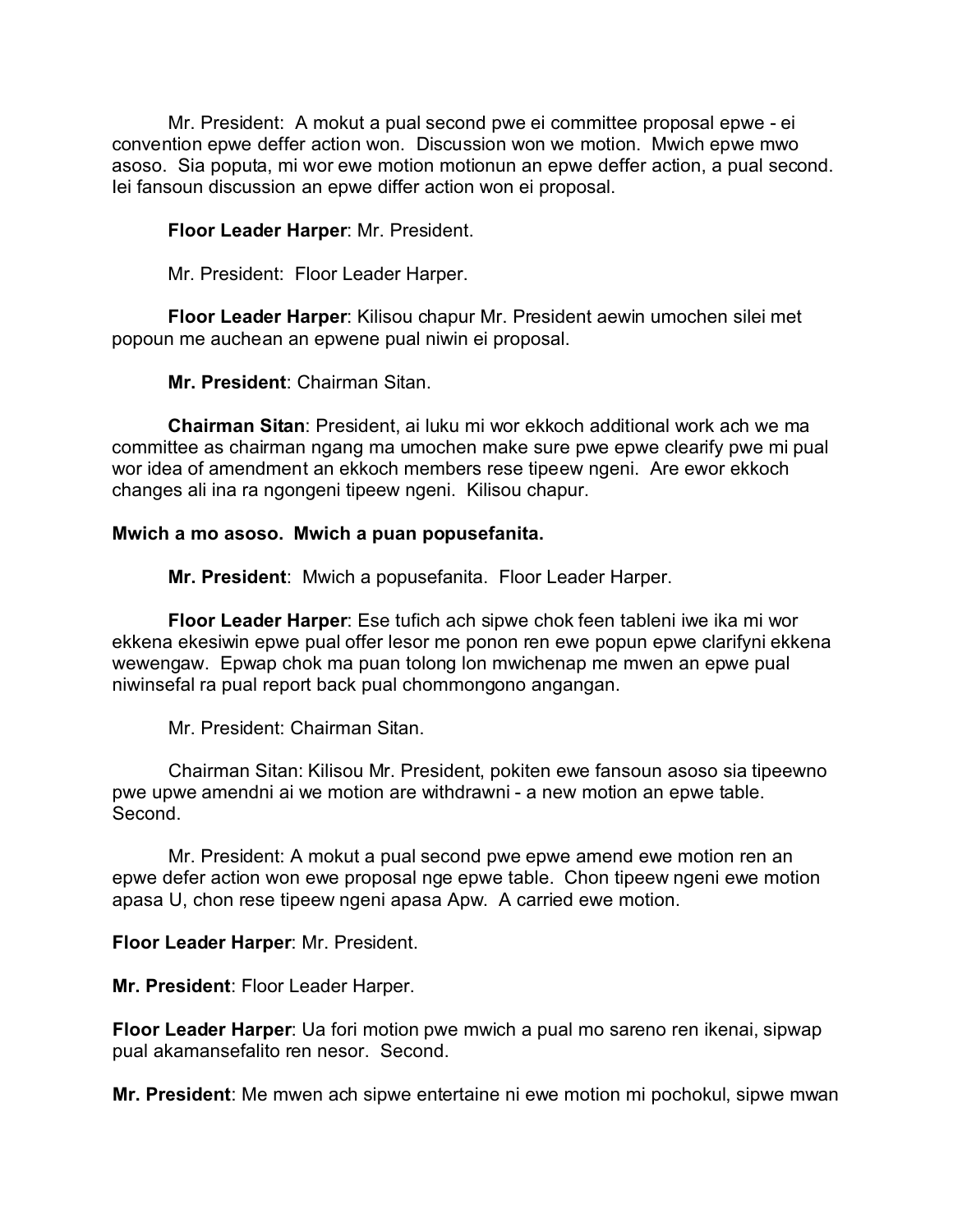aisini ekkewe committee ika mi wor ami secheduleun hearing, upwe chok mwan - mi och ach sipwe chok mwo mina mwen ach sipwe mina epwe expedite ach angang. Koon auchean pual ewe imw, ika a ifan atikin. Pwe iei sia - epwe chok ruu week a mang ach angang sia sar, pwe a tori we 45 ran. Iwe uchok ais ika met - ika pwe echok iei usun ach angang iwe kich mii ii wes, kich mii wes me mwen ewe time. Ren epwe mwan fitu proposal sipwe - nga ita iei fansoun sipwe mwan silei seni ekkewe committee met ar schedule. Upwe tungor ngeni Chairman Stephen ika met. Sipwene ii sar nge uchok mochen upwe silei ika met kokotun ach kana committee, Mr. Stephen.

Mr. Stephen: Kilisou chapur, Mr. President. Mi pung omw ei committee a chok - fengen me ai luku ei convention a chok witi report won ewe deliberation ren ewe legislative proposal. Ika usap mwan ina epwe nesor ika non Sarinfan a introduce. Iwe mi pual wor ita 2 nusun ika 3 proposals I need my committee am aipwe disposeni chok eu chok ekkei ran. Ika sarin mwich lon ekkei fansoun.

Mr. President: Chairman Nifon.

**Chairman Nifon**: Kinisou Mr. President, mi chiwen watte angangen omw we committee won General Provision mi nomw. Met ach ei osupwang iei, esamo toto ach kewe report seni legal - ach legal office. Mi wor fitu ekkewe delegate proposal a wes ach deliberation won, ita sia expectni pwe by this time epwene wor report epwe come out. Nupwe sia checki meren nouch we legal aid, iwe usun repwe chok aro poonfengeni me nouch we legal counsel. Ina pual ach na osupwang Mr. President. Omw ei committee e tungor kan pual omw aninis ren.

**Mr. President**: Iwe Secretary epwe take note - secretary of the convention epwe take note pwe epwe make arrangement ren ionwe e wisen angang won ami kana proposal won General Provision epwe wisen - Floor Leader Harper.

**Floor Leader Harper**: Kilisou Mr. President, ai osupwang ii ren ai upwe chok silei ika ion we legal aid e assign ngeni ach we committee on General Provision.

**Mr. President**: Secretary, kose mochen aninis non ena. General Provision.

**Mr. Secretary**: Richard Otoko.

**Floor Leader Harper**: Mr. President, atena ese nonom ika, e no nukun ika metekan.

**Mr. President**: Secretary.

**Mr. Secretary**: Mr. President, ngang mi chok keep in touch ngeni ei staff. Iwe ii mi chok wesen bussy won an angang ngeni ekkena report.

**Mr. President**: Iei, ese mo fat inet epwe wanong mwan eu ika ruu. Esap chok awesi meinisin fan eu.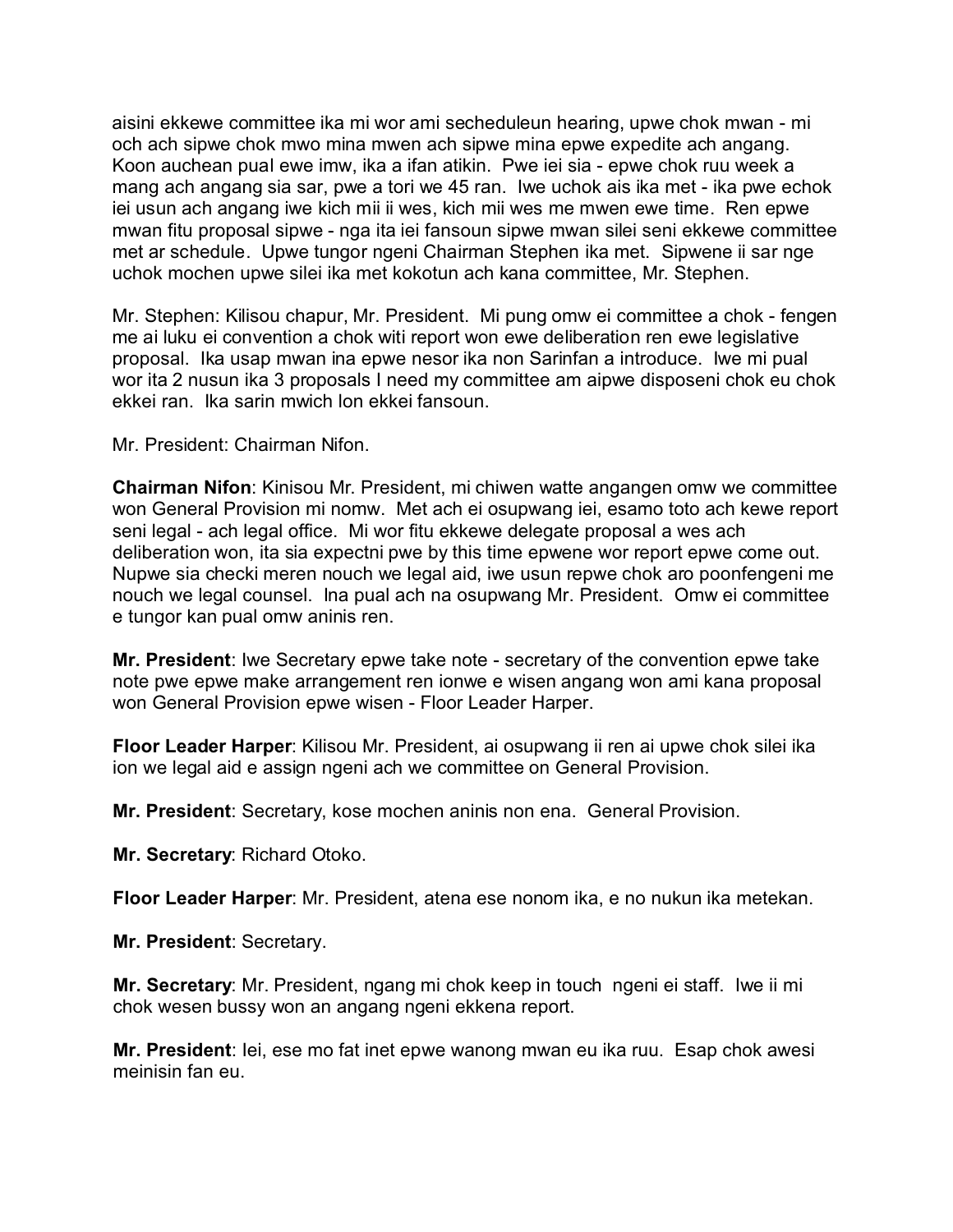**Mr. Secretary**: Ai luku pwe epwe tongeni fatafatoch ika upwan niwinsefaniti ikenai, ren ika fite a molota. Nge eni pokiten mi weires ar repwe chufengen me chairman, iwe ina popun ese kon pual fat ngeni chairman met a molota me met esamo molota. Nge ngang mi kuna pwe ii emon mi - ita upwe fen awewei nge, pokiten ii mi freshmen lon ei pekin angang. Iwe ia meen kuna, ingeiti ukukun an achocho. Nge eni pokiten an ese koon nien nifech, iwe mii fakkun achochongeni an epwe upto date ren an kena angang.

**Mr. President**: Iwe sipwe tungor an ewe Secretary ren ei convention epwe tungorei pwe epwe wareiti ach nenien mwich nesor. Fengen me met a monota an epwene discuss ngeni chairman me chon ewe committee non ei neni. Ika mwo - ren nesor ika mwo pwe ese wor met mi monota an epwe wanong, ina epwe chok etto. Floor Leader Harper.

**Floor Leader Harper**: Mr. President kose mochen upwe omusomus ika upwene mwo pual out of order, ren ai upwe awora tungor. Aewin, ita nouch na legal aid epwe achocho ngeni ika mwo pwe a wes eu ika ruu, epwe emwitiri an epwe report in. Pwe am we committee usun am ouwa fen mefi saw, pwe usun epwele sareno ei convention nge ese mwo wor met e report in seni am we committee. Aruan, ita upwe tungor ngonuk Mr. President. Ika epwe tawe, kopwele nengeni tufichin omw kopwe hireni we emon aramas itan Person Hellan, an epwe pual alilis as legal aid.

# **Mr. President**: Ion na.

**Floor Leader Harper**: Ewe atin Ta, atin Mortlock, atin Sohkas, atin Pohnpei. Mi fen pual chok ekis ma met nge pual ianan silelapan lon sakopaten metoch meinisin.

**Mr. President**: Kich mi nom lon session iei, mi ooch sipwe kuta ekkena legal aid, nge ua ekieki met osupwangen iei, ese chok tonong ekkena proposals. Nge kich mi tongeni aninis fengen ren rewording ika a fen tonong. Ika a fen tonong iwe kich mi tongeni aninis fengen lon ei convention ren epwe ifan usun an epwe reworded ekkena me amended. Secretary.

**Mr. Secretary**: Ua ii chemeni pwe a fen areniei pwe ukukun an ewe General Provision report a wes ne angang won a wes angangan a nimu. Iwe nge ir me nimu ina mei awitiwiti revew meren ewe Legal Counsel, tori iei ese wes, ese return ngeni, an epwe tongeni forward ngeni chairman.

**Mr. President**: Ua ekieki ina esap chiwen uti ena legal counsel - ewe counsel pwe epwene wesen wanong pwe sipwene angang won. Epwe puan usun chok pual ekkewe ekkoch legal aid rese pual uuti ewe counsel an epwe review-ni pwe rachok pusin wanong. Iwe epwe chok puan usun ena pwe sipwe aninis won ena pokiten kich mi osupwangen legal counsel, ua ekieki kich mi tongeni, chon ei convention kich tongeni anini. Kinisou.

# **Mr. President**: Chairman Nifon.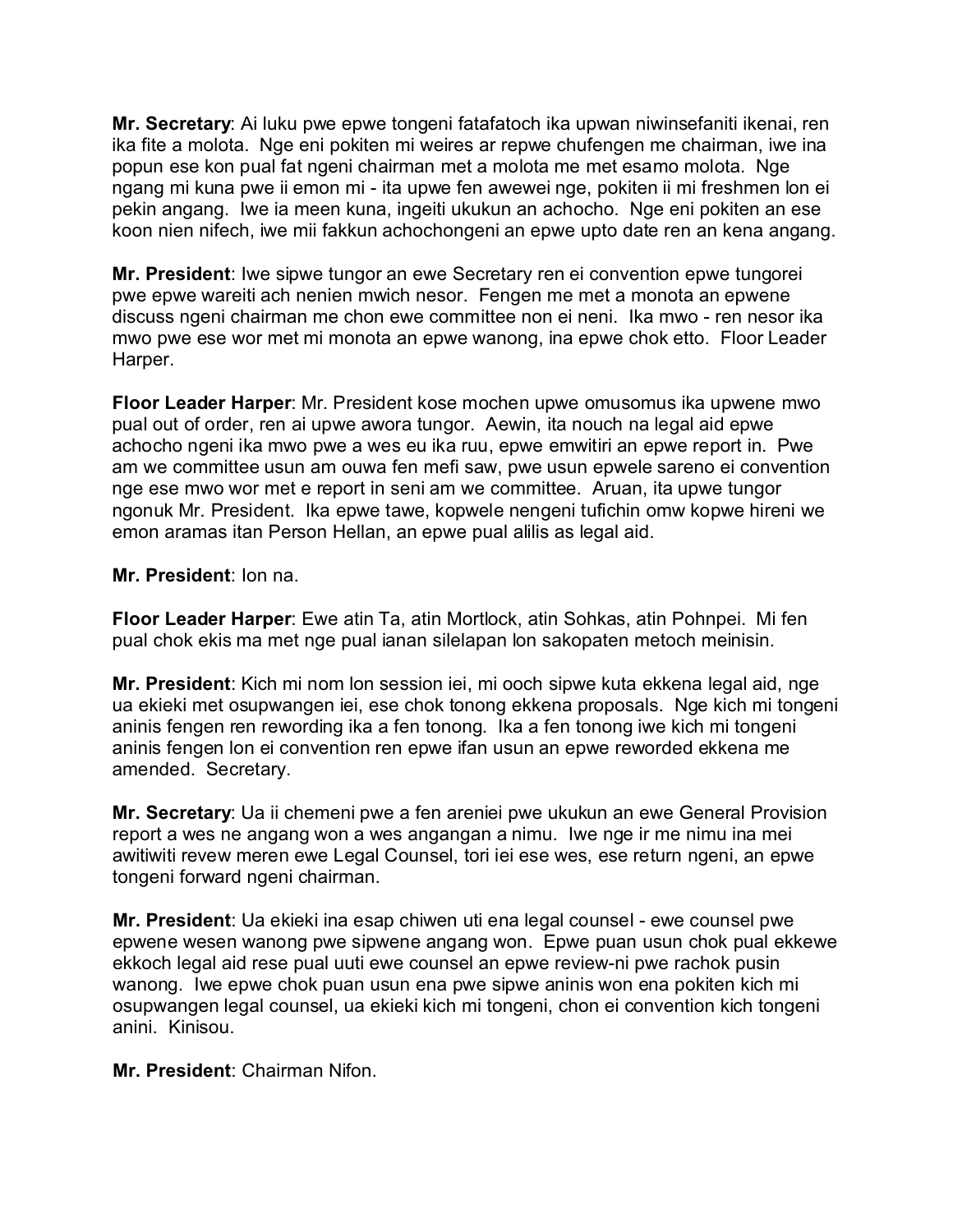**Chairman Nifon**: Kinisou chapur ngeni ewe poraus seni secretary pwe ita ina ena last comment upwe wanong. Pwe esap ren ai upwe eitengawa iten noum we legal aid, inan enan latest information ngeniei. A wes 5, iwe a eniwinano ren Chief Legal counsel pwe epwe review tori ikenai esamo eniwini ngeni noum we legal aid.

**Mr. President**: Kilisou chapur, iwe ewe secretary epwe retrieve -ni ekkena 5 proposals pwe epwene wato pwe sipwe mwar nengeni pwe sipwe poputa ne angang won. Chairman Nifon.

**Chairman Nifon**: Mi wor ita an omw we committee on General Provision Public hearing ikenai, mi awenewen ngeni echok proposal fan itan monien aninis ngeni Paraguil school lon Chuuk. Ren omw information om we committee epwe reschedule-ni ena public hearing pwe mi auchea. Iwe epwe puan soposopono deliberate won ekkan fitu nusun. Ina epwe ne chok kukun seni 10 nusun ach - mi nom esamo tawe ach deliberation won. Sipwe achocho ngeni ach sipwe awesano meinisin next week. Kinisou Mr. President.

**Mr. President**: Chairman Sitan.

**Chairman Sitan**: Ese wor.

**Chairman Rosokow**: Legal counsel mi wor an funeral, iwe pual ewe Johnny Meippen ese pual war. Iwe ai luku upwele pual chok fori ngeni ena. Upwele pual chok watto repwele walong.

**Chairman Stephen:** Kinisou chapur Mr. President. It upwe chk mo tingor ngeni Mr. Secretary epwe furnish me copy of the master list won delegate proposal.

**Mr. President**: Chairman Mino, mi wor omw na sekining a wor eu proposal a passed, won 2nd reading. Iwe omw we committee a tongeni planni ika inet epwe tongeni angang won. Ewe proposal ekenan passed non ei 2nd me final reading, ina ena proposal epwene no ngeni omw we committee. Kopwene angang won, non nouch rule, nupwen fansoun an a wes ka ngeni ewe secretary, eu ran murin an tonong ngeni ewe secretary, epwene report out ngeni ewe convention. Met omw schedule, Chairman Mino.

**Chairman Mori**: Kinisou President, ren scheduling iei ren an omw we committee won Style and Arrangement, ese mwo wor pun kich mi chok nupufengeni kich pwe a keran wor ach angang. Iwe ina sipwe nenengeni ren nesor, iwe epwap tongeni touu.

**Mr. President**: Iwe ika ese chiwen wor announcement iwe iei sipwene vote won ewe motion. Kinisou chapur, ika ese chiwen wor announcement, iwe sipwe ne vote won we motionun sar mi pochokun. Omusano tipis Floor, ai amangano. Chon tipeew ngeni pwe mwich a sar apasa U, chon rese tipeew ngeni apasa Apw. A sar mwich.